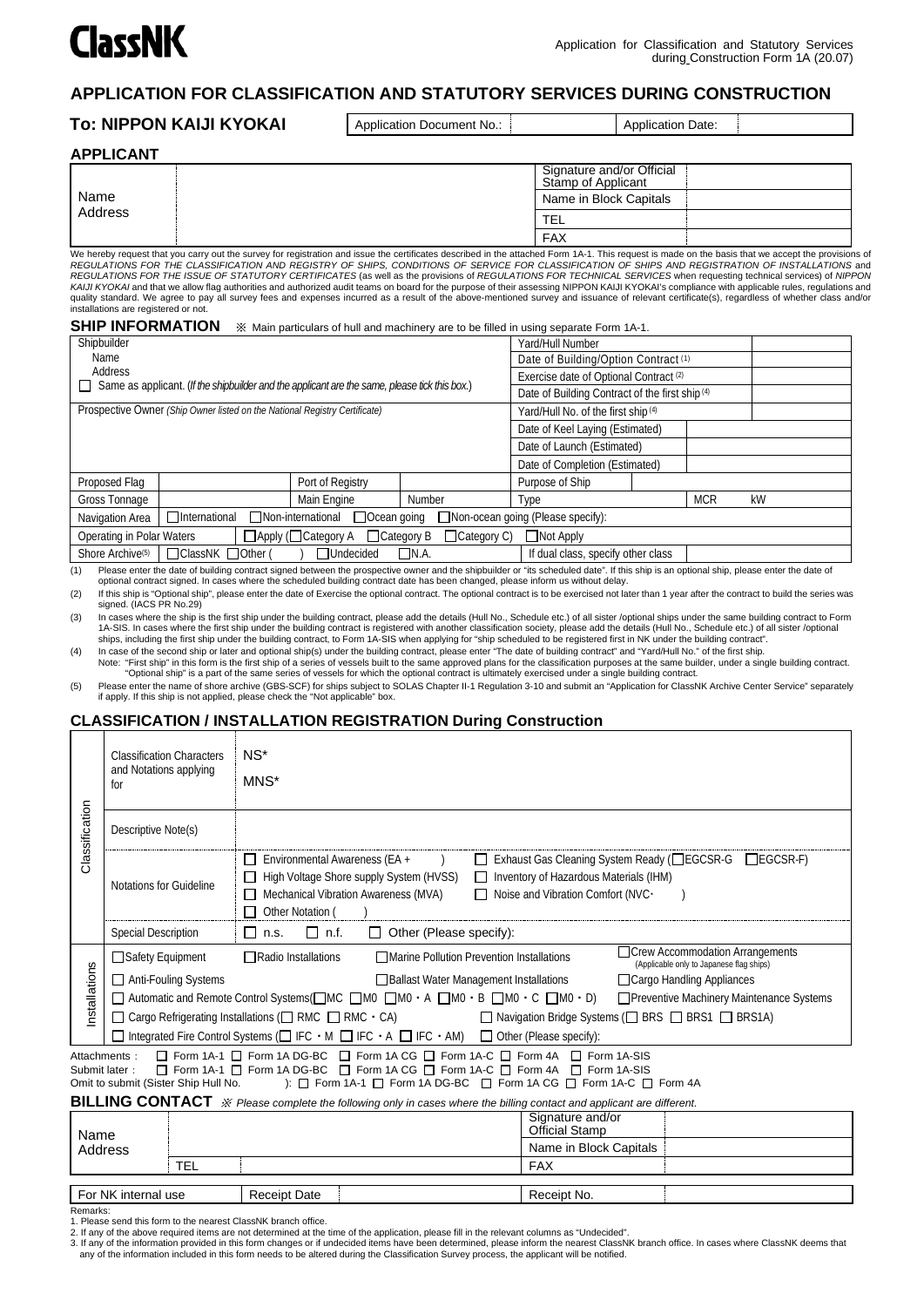

# **SURVEY, CERTIFICATES & MAIN PARTICULARS**

Date of Classification Survey Application

Date of Submission Submission Submission Submission Submission Submission Submission Submission Submission Submission

Shipbuilder

 $\mathbf{1}$ Same as applicant. Yard/Hull

Number

### **SURVEY AND ISSUANCE OF CERTIFICATES**

※ *The following information is not required for Japanese flag ships. Please submit an "APPLICATION FOR ISSUE OF CERTIFICATES (Form 4A)" separately.*

| <b>Survey for Statutory</b>                              | Survey<br>Certificate                                                         | Survey<br>Certificate                                                                           |
|----------------------------------------------------------|-------------------------------------------------------------------------------|-------------------------------------------------------------------------------------------------|
| Certificates and                                         | $\Box$<br>⊔<br>Load Line (Please fill in the boxes of                         | $\Box$<br>Fitness for Ship Carrying Dangerous Goods <sup>(1)</sup>                              |
| <b>Issuance of Certificates</b>                          | the main particulars of load lines.)                                          | (Please fill in the boxes of the main particulars of                                            |
|                                                          | □<br>Passenger Ship Safety <sup>(2)</sup><br>ப                                | dangerous goods.)                                                                               |
| (1) For Japanese flag ships, NK                          | □<br>Cargo Ship Safety Construction<br>ப                                      | Oil Pollution Prevention (1)<br>ப<br>ப                                                          |
| conducts surveys only.                                   | □<br>Cargo Ship Safety Equipment<br>$\mathsf{L}$                              | П<br>Pollution Prevention Certificate for the Carriage of                                       |
| (2) For Japanese flag ships, the                         | $\Box$<br>Cargo Ship Safety Radio<br>ப                                        | Noxious Liquid Substances in Bulk (1)                                                           |
| Japanese Government conducts                             | Cargo Ship Safety <sup>(3)</sup><br>Exemption<br>$\mathsf{L}$                 | Sewage Pollution Prevention (1)<br>⊔<br>Air Pollution Prevention <sup>(1)</sup><br>⊔<br>$\perp$ |
| surveys and issues certificate(s).                       | ( $\Box$ Fixed Fire-Extinguishing System)                                     | □<br>Anti-Fouling System<br>$\Box$                                                              |
| (3) The combination forms of SC,                         | Fitness for the Carriage of Dangerous<br>ப                                    | П<br>Ballast Water Management <sup>(1)</sup>                                                    |
| SE, and SR Certificates.                                 | Chemicals in Bulk (1)                                                         | Grain Loading Booklet <sup>(2)</sup>                                                            |
|                                                          | □<br>Fitness for the Carriage of Liquefied<br>$\mathsf{L}$                    | Energy Efficiency <sup>(1)</sup><br>□                                                           |
|                                                          | Gases in Bulk                                                                 | Other (Please specify):                                                                         |
| <b>Tonnage Certificates</b>                              | Measurement Certificate                                                       |                                                                                                 |
| (4) For Japanese flag ships,                             | International Tonnage <sup>(4)</sup><br>$\Box$<br>ப                           |                                                                                                 |
| the Japanese Government                                  | PC/UMS Documentation of total volume <sup>(4)</sup><br>$\Box$<br>$\mathbf{L}$ |                                                                                                 |
| conducts measurements and                                | □<br>Suez Canal <sup>(4)</sup><br>$\overline{\phantom{a}}$                    |                                                                                                 |
| issues certificate(s).                                   | □<br>National Tonnage <sup>(4)</sup> (Applicable rule:                        |                                                                                                 |
| Assignments                                              |                                                                               |                                                                                                 |
| (5) Applicable only to                                   | $\Box$ Incinerator <sup>(5)</sup><br>Freeboard                                | $\Box$ Lift for Crew etc. (5)                                                                   |
| Japanese flag ships.                                     |                                                                               |                                                                                                 |
| <b>MAIN PARTICULARS OF HULL</b>                          |                                                                               |                                                                                                 |
| $Lpp \times B \times D$ (m)                              | x<br>x                                                                        | Deadweight                                                                                      |
| Yard/Hull Number of                                      |                                                                               | No                                                                                              |
| Sister ship(s) <sup>(1)</sup>                            |                                                                               | Coal Carrying<br>Yes                                                                            |
|                                                          | $(1)$ Please complete if sister ship(s) has been already registered in NK.    |                                                                                                 |
| <b>MAIN PARTICULARS OF MACHINERY</b>                     |                                                                               |                                                                                                 |
| Main Engine                                              | Model                                                                         |                                                                                                 |
|                                                          | Maximum Output <sup>(1)</sup> &                                               | $kW \cdot PS$<br><b>RPM</b>                                                                     |
|                                                          | Revolutions per minute                                                        |                                                                                                 |
|                                                          | Manufacturer Workshop                                                         |                                                                                                 |
|                                                          | Application of Tier III NOx Regulation for Diesel Engines Installed Onboard   | Applied □ Not Applied                                                                           |
| Propeller                                                | Number, Type & RPM                                                            | <b>RPM</b>                                                                                      |
|                                                          |                                                                               | <b>PSCM</b><br>Preventive                                                                       |
|                                                          | Type of Propeller Shaft,                                                      | $1A \Box 1B \Box 1C$<br>$PSCM \cdot A$<br>Maintenance Systems                                   |
|                                                          | etc.<br>$1W \Box 2$                                                           | <b>Alternative Survey</b><br>$APSS \cdot O$                                                     |
|                                                          |                                                                               | $APSS \cdot W$<br>Methods                                                                       |
| <b>Boiler</b>                                            | Number & Maximum Working                                                      | $MPa \cdot kg/cm^2$                                                                             |
| Main                                                     | Pressure <sup>(1)</sup>                                                       |                                                                                                 |
| Auxiliary                                                | Manufacturer Workshop                                                         |                                                                                                 |
| Generator                                                | <b>Total Output</b>                                                           | kVA                                                                                             |
| Use of Low-flashpoint Fuel                               | ]Yes (□Natural gas / □Other:                                                  | $\Box$ No                                                                                       |
| <b>Exhaust Gas Cleaning System</b>                       | $\Box$ No<br>$\sqcup$ Yes                                                     |                                                                                                 |
| (1) For Japanese flagged ships, please select a SI unit. |                                                                               |                                                                                                 |
| <b>MAIN PARTICULARS OF LOAD LINES</b>                    |                                                                               |                                                                                                 |
| Type of Ship                                             | A<br>В<br>$B+$<br>$B-60$                                                      | <b>B-100</b><br><b>Timber Freeboard</b><br>Yes $\Box$<br>No                                     |
| Intended Freeboard (m)                                   |                                                                               | Multiple Load Line System                                                                       |
|                                                          |                                                                               |                                                                                                 |
|                                                          | <b>MAXIMUM NUMBER OF PERSONS ACCOMMODATED</b>                                 |                                                                                                 |
| Maximum Number of<br>Persons Accommodated                | Total No.:<br>(Passenger:                                                     | Other:<br>Crew:                                                                                 |
|                                                          | <b>MAIN PARTICULARS OF CARGO REFRIGERATING INSTALLATIONS</b>                  |                                                                                                 |
|                                                          | XPlease complete when requesting to register refrigerating installations.     |                                                                                                 |
| <b>Intended Notation</b>                                 |                                                                               |                                                                                                 |
| Type of Refrigerant                                      | Cooling System                                                                | m <sup>3</sup><br>Total Capacity of Cargo Chamber                                               |
|                                                          |                                                                               |                                                                                                 |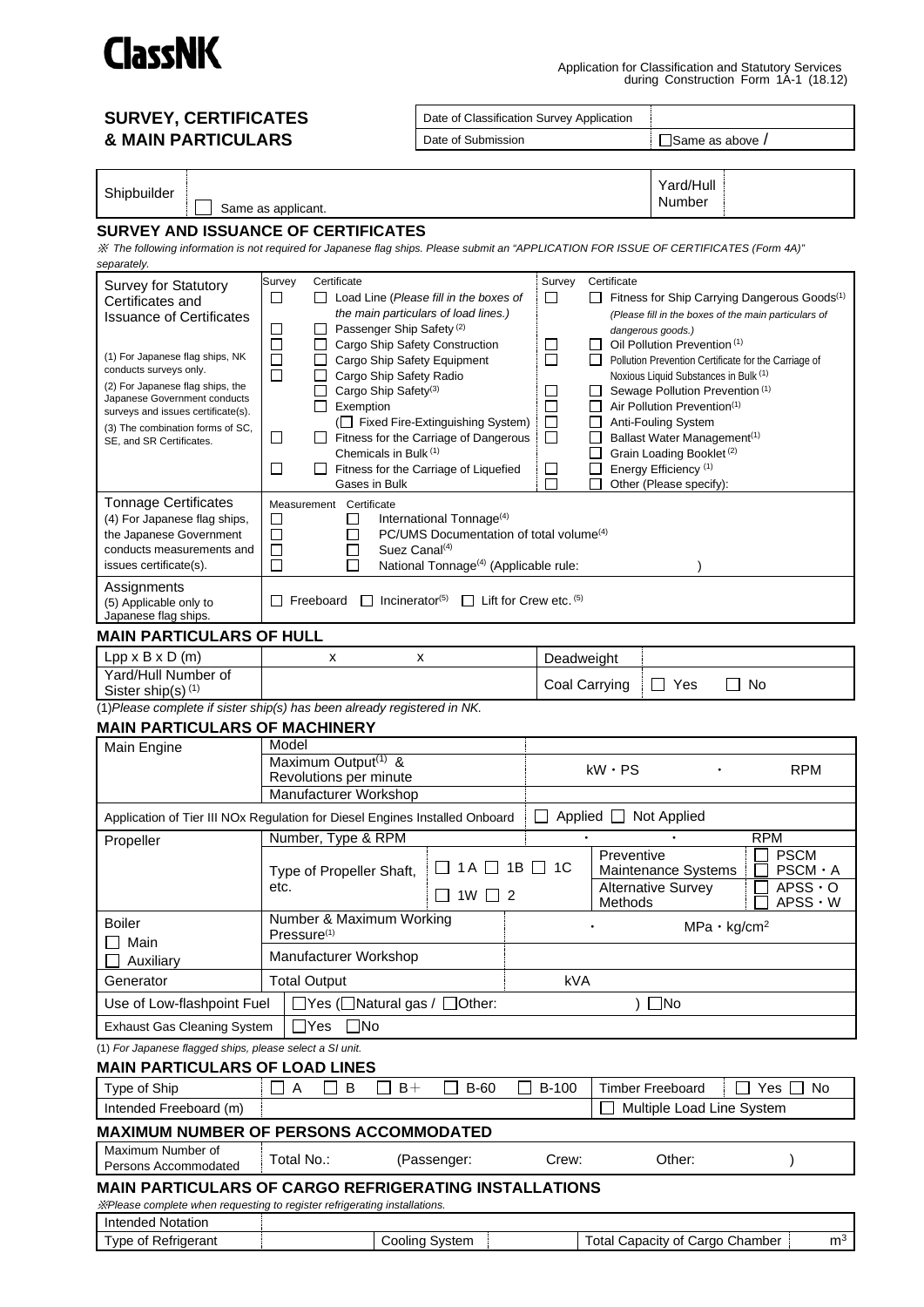

Application for Classification and Statutory Services during Construction Form 1A DG-BC (Rev. Jan 2016)

| <b>DG CERTIFICATE &amp; IMSBC CODE<br/>FITNESS CERTIFICATE</b> |                                                                                                                                                                       |                                                                                                            | Date of Classification Survey Application                                                                                                                                                                                                                                                                                                                                                                                                                                                           |                         |
|----------------------------------------------------------------|-----------------------------------------------------------------------------------------------------------------------------------------------------------------------|------------------------------------------------------------------------------------------------------------|-----------------------------------------------------------------------------------------------------------------------------------------------------------------------------------------------------------------------------------------------------------------------------------------------------------------------------------------------------------------------------------------------------------------------------------------------------------------------------------------------------|-------------------------|
|                                                                |                                                                                                                                                                       |                                                                                                            | Date of Submission                                                                                                                                                                                                                                                                                                                                                                                                                                                                                  | □Same as above /        |
|                                                                |                                                                                                                                                                       |                                                                                                            |                                                                                                                                                                                                                                                                                                                                                                                                                                                                                                     |                         |
| Shipbuilder                                                    | Same as applicant.                                                                                                                                                    |                                                                                                            |                                                                                                                                                                                                                                                                                                                                                                                                                                                                                                     | Yard/Hull<br>Number     |
|                                                                | DG CERTIFICATE $\mathcal X$ For Japanese flag ships, NK conducts surveys only.                                                                                        |                                                                                                            |                                                                                                                                                                                                                                                                                                                                                                                                                                                                                                     |                         |
| Solid<br>Dangerous<br>Goods in                                 | Where loaded                                                                                                                                                          | Cargo Hold No.:                                                                                            | Other (Please specify):                                                                                                                                                                                                                                                                                                                                                                                                                                                                             |                         |
| <b>Bulk</b>                                                    | Class of<br>Dangerous<br>Goods<br>(1) Please complete<br>when restrictions<br>apply to loading of<br>specified cargo in<br>order to meet<br>relevant<br>requirements. | 4.1<br>4.2<br>П                                                                                            | $\Box$ 4.3<br>5.1<br>$\Box$ 6.1<br>$\mathbf{L}$<br>Loading restrictions for Specified Cargo <sup>(1)</sup> :                                                                                                                                                                                                                                                                                                                                                                                        | $\Box$ 8<br>ヿ 9         |
| Other<br>Dangerous                                             | Where loaded                                                                                                                                                          | <b>Weather Deck</b>                                                                                        | Cargo Hold No.:<br>$\perp$<br>$\Box$                                                                                                                                                                                                                                                                                                                                                                                                                                                                | Other (Please specify): |
| Goods                                                          | Class of<br>Dangerous<br>Goods<br>(1) Please complete<br>when restrictions<br>apply to loading of<br>specified cargo in<br>order to meet<br>relevant<br>requirements. | $\Box$ 1.1-1.6<br>$\Box$ 3 (all)<br>4.1<br>$\Box$ 4.2<br>$\Box$ 6.1 (All)<br>$\Box$ 8 (All)<br>ப<br>9<br>П | $\Box$ 1.4S<br>$\Box$ 2.1<br>$\Box$ 2.2<br>$2.3(\Box$ (flammable) $\Box$ (non-flammable))<br>3 (liquid: flashpoint (°C) $\Box$ below 23° $\Box$ between 23° and 60°)<br>$\Box$ 4.3( $\Box$ liquid $\Box$ solid)<br>6.1 (liquid: flashpoint (°C) $\Box$ below 23° $\Box$ between 23° and 60° $\Box$ over 60° $\Box$ solid<br>8 (liquid: flashpoint (°C) $\Box$ below 23° $\Box$ between 23° and 60° $\Box$ over 60° $\Box$ solid<br>$\Box$ Loading restrictions for Specified Cargo <sup>(1)</sup> : | $\Box$ 5.1 $\Box$ 5.2   |

# **IMSBC CODE FITNESS CERTIFICATE**

| <b>IMSBC Code</b><br><b>Fitness</b><br>Certificate | Group A cargoes<br>without restrictions on moisture content of cargoes)<br>with $/ \bigsqcup$<br>$(1 \; 1)$<br>Group C cargoes<br>Group B cargoes (Please list all cargoes. If insufficient space, please continue on a separate sheet.) |  |
|----------------------------------------------------|------------------------------------------------------------------------------------------------------------------------------------------------------------------------------------------------------------------------------------------|--|
|                                                    |                                                                                                                                                                                                                                          |  |
|                                                    |                                                                                                                                                                                                                                          |  |

Remarks:

In cases where it is impossible to submit this form at the same time as the application form, please make sure to submit this form before the submission of any drawings for approval (including maker drawings).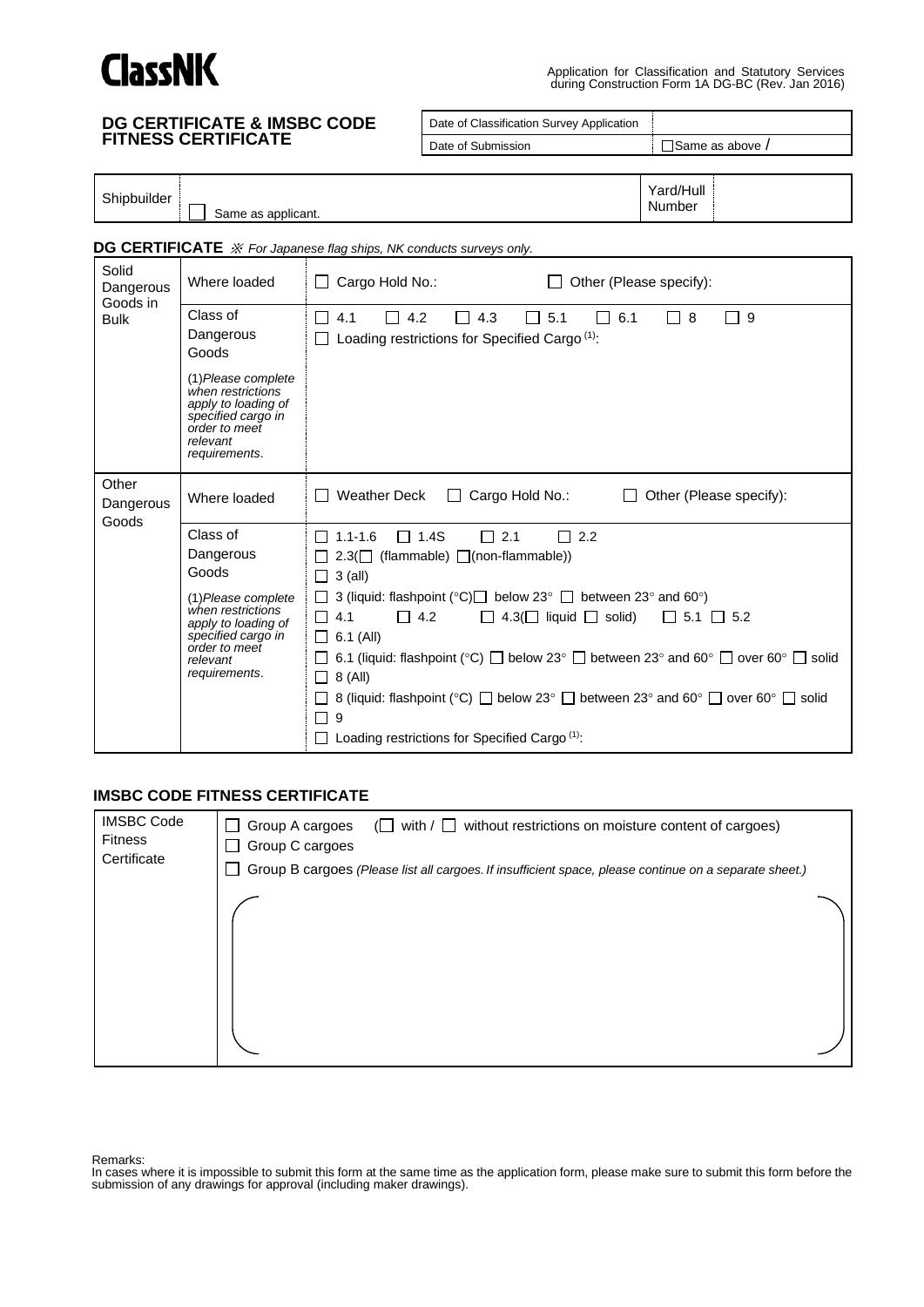

# **MAIN PARTICULARS OF CARGO GEAR**

| Date of Classification Survey Application |                        |
|-------------------------------------------|------------------------|
| Date of Submission                        | $\Box$ Same as above / |
|                                           |                        |

| Shipbuilder | Same as applicant. | Yard/Hull<br>Number |  |
|-------------|--------------------|---------------------|--|
|             |                    |                     |  |

# **CARGO GEAR (DERRICK / CRANE)**

| Location and description<br>with distinguishing number or mark, if any | Intended safe working load (tons) - allowable minimum<br>angle (degrees) or allowable maximum radius (meters) |              |      |              |
|------------------------------------------------------------------------|---------------------------------------------------------------------------------------------------------------|--------------|------|--------------|
|                                                                        |                                                                                                               | Angle/Radius | Dual |              |
|                                                                        | Load                                                                                                          |              | Load | Angle/Radius |
|                                                                        |                                                                                                               |              |      |              |
|                                                                        |                                                                                                               |              |      |              |
|                                                                        |                                                                                                               |              |      |              |
|                                                                        |                                                                                                               |              |      |              |
|                                                                        |                                                                                                               |              |      |              |
|                                                                        |                                                                                                               |              |      |              |
|                                                                        |                                                                                                               |              |      |              |

**UNION PURCHASE** ※ *Please complete the following datasheet with detail.*

| Location and description<br>with distinguishing number or mark, if any | Intended safe working load (tons) - allowable minimum<br>angle (degrees) or allowable maximum radius (meters) |            |              |              |  |
|------------------------------------------------------------------------|---------------------------------------------------------------------------------------------------------------|------------|--------------|--------------|--|
|                                                                        | Safe working<br>load                                                                                          | Maximum    | Swing system |              |  |
|                                                                        |                                                                                                               | fall angle | Load         | Angle/Radius |  |
|                                                                        |                                                                                                               |            |              |              |  |
|                                                                        |                                                                                                               |            |              |              |  |
|                                                                        |                                                                                                               |            |              |              |  |
|                                                                        |                                                                                                               |            |              |              |  |
|                                                                        |                                                                                                               |            |              |              |  |

# **Datasheet for Union Purchase** (1) (2)

| • Location of Derricks:                                    | Fore / Aft of hatch no. ( |                    |    |
|------------------------------------------------------------|---------------------------|--------------------|----|
| $\cdot$ Distance of lower guy eyes from upper deck $(3)$ . | Inboard boom              | meters             |    |
|                                                            | Outboard boom (           | meters             |    |
| · Safe Working load in Union Purchase:                     | tons                      |                    |    |
| $\cdot$ Fall angle:                                        | degrees                   |                    |    |
| . Allowable lifting height from upper deck:                | meters                    |                    |    |
| • Outside diameter and thickness of derrick boom:          | Inboard boom              | $\phi$ mm $\times$ | mm |
|                                                            | Outboard boom             | $\phi$ mm $\times$ | mm |

Remarks:

(1)This form is to be prepared separately for each gang.

(2)Camber, sheer, trim, and heel are to be ignored.

(3)Enter the value 0 meters in cases where the guy eye is fixed to the upper deck.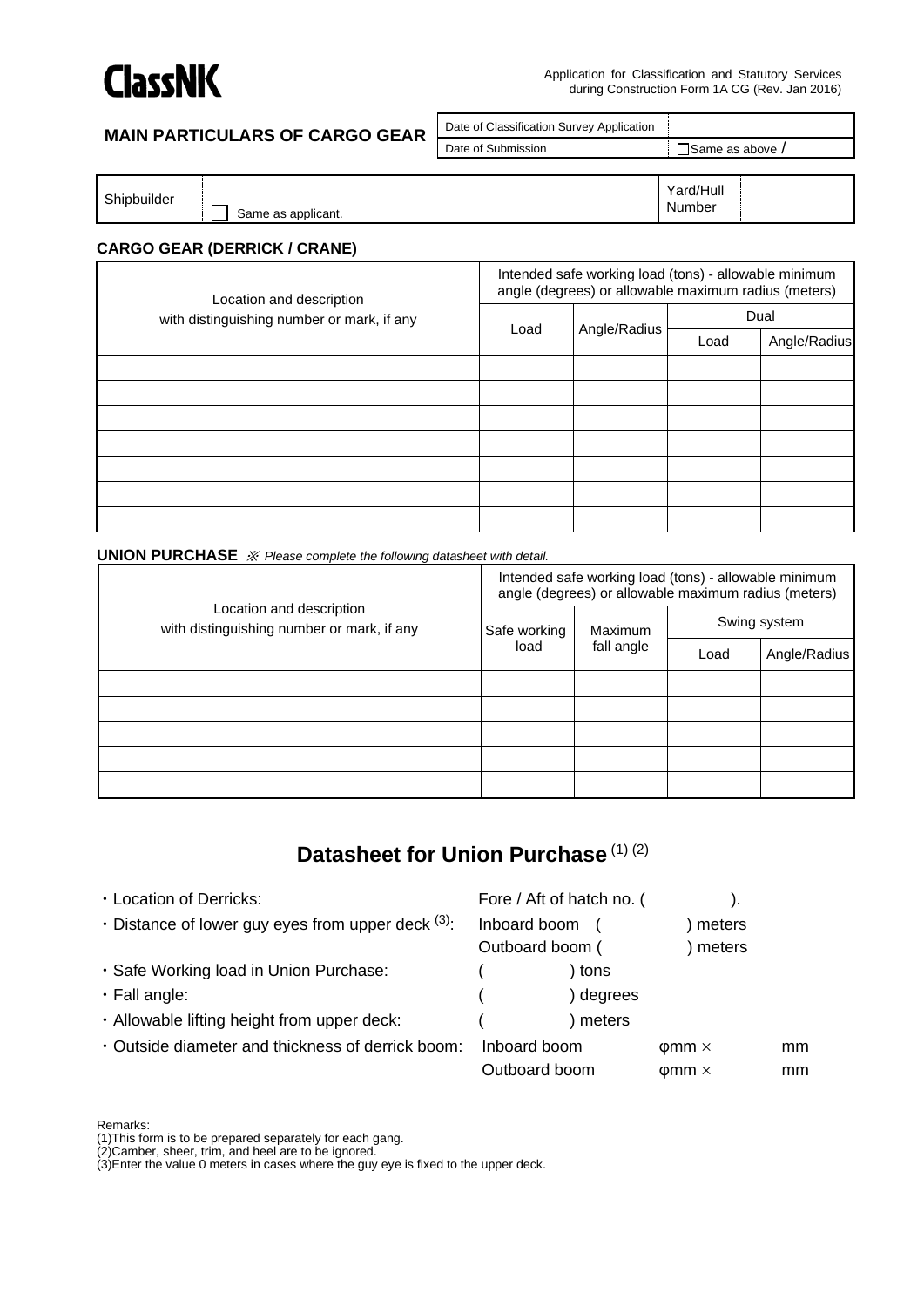

#### **VARIOUS ATTESTATION** Date of Classification Survey Application Date of Submission Submission Submission Submission Submission Submission Submission Submission Submission Submission Shipbuilder Same as applicant. Yard/Hull Number **VARIOUS ATTESTATION** Cargo Gear Certificate etc. (1)Including Loose gear (except ropes) & Rope. (2) These forms are to be prepared by the applicant. □ Cargo Gear Book  $\Box$  Cargo Gear Certificate<sup>(1)</sup> Derrick □ Derrick for Union Purchase  $\Box$  Crane Ramp-way, Lift for Cargo  $\Box$  Other (Please specify):  $\Box$  GN  $\Box$  JP<sup>(2)</sup>  $\Box$  PK<sup>(2)</sup>  $\Box$  Other<sup>(2)</sup>:  $\Box$  GN  $\Box$  JP  $\Box$  PK<sup>(2)</sup>  $\Box$  Other<sup>(2)</sup>: GN: Form for NK classed ships JP: Form for Japanese flag ships PK: Form for Pakistani service Document of Compliance for a Non-party to a Convention  $\Box$  Cargo Ship Safety Construction  $\Box$  Cargo Ship Safety Equipment □ Cargo Ship Safety Radio □ Oil Pollution Prevention □ Pollution Prevention Certificate for the Carriage of Noxious Liquid Substances in Bulk Other (Please specify): Certificate of Fitness for National Regulations of Flag State *(Please indicate applicable requirements in space provided.)* Attestation of USCG <u>Decamble Oil Pollution Prevention</u> (33CFR Part155) Del Liquid Gas Carrier (46CFR Part154)  $\Box$  Vapor Emission Control System (46CFR Part39)  $\Box$  Other (Please specify): Certificate of Inventory of Bermisate of inventory of Applicable regulation: □ Hong Kong Convention □ EU Regulation

Other Certificate(s)  $\Box$  ILO Crew Accommodation  $\Box$  MLC,2006 Crew Accommodation  $\Box$  Attestation of Deadweight  $\Box$  Attestation of Deadweight Certificate of Keel Laying Other (Please specify):